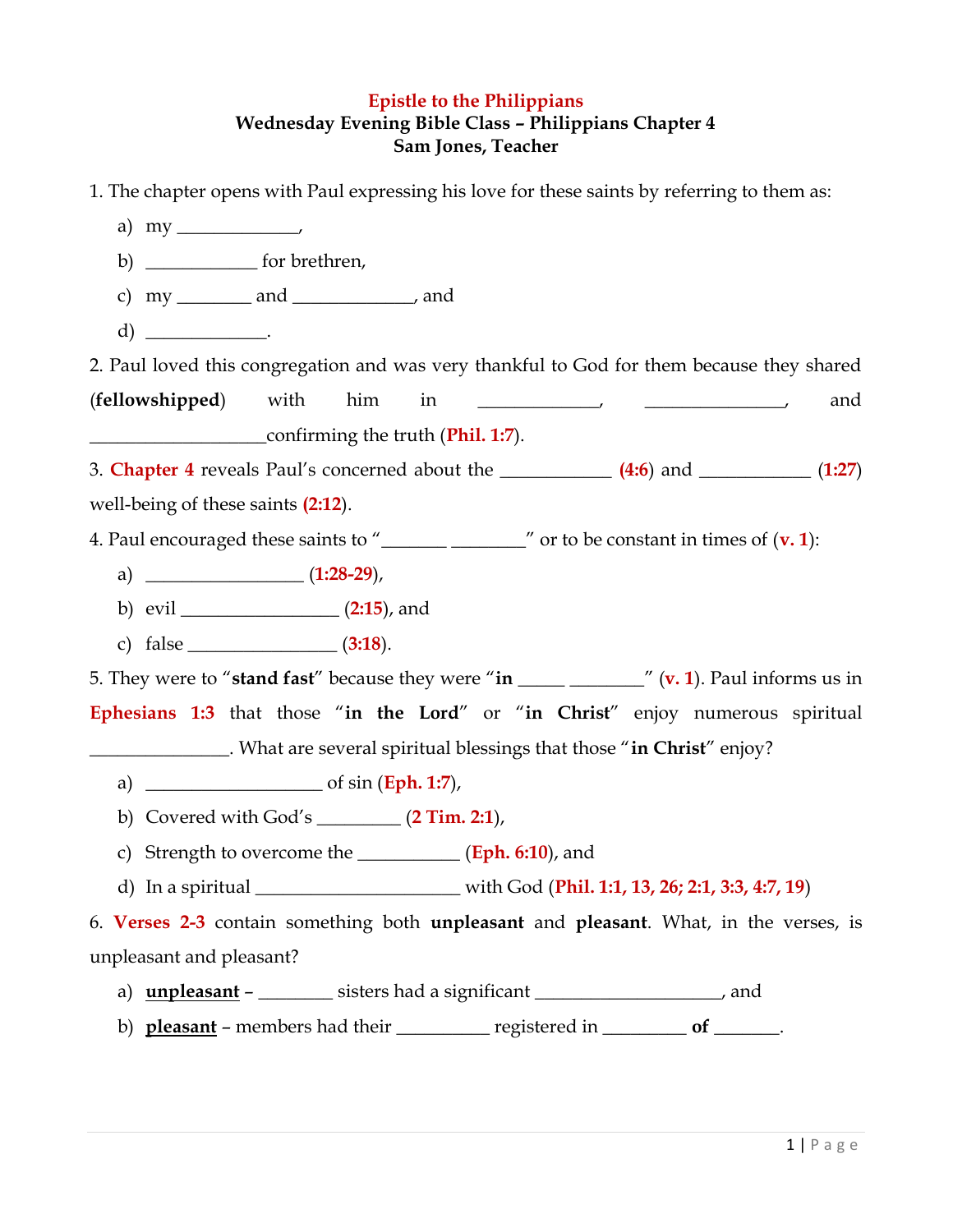| 7. The phrase Book of Life is mentioned at least _________ times in Revelations (Rev. 3:5, 13:8,                                                                                                                                                                                                                                                                                        |
|-----------------------------------------------------------------------------------------------------------------------------------------------------------------------------------------------------------------------------------------------------------------------------------------------------------------------------------------------------------------------------------------|
| 17:8; 20:12, 15; 21:27; 22:19). John tells in Revelation 3:5 that a person's _________ can be                                                                                                                                                                                                                                                                                           |
| of the Book of Life.                                                                                                                                                                                                                                                                                                                                                                    |
| 8. Based on Hebrews 12:22-23, a person can get his or her name ________________ in the Book                                                                                                                                                                                                                                                                                             |
| of Life by becoming a member of the church of the _________________. The firstborn is Christ;                                                                                                                                                                                                                                                                                           |
| therefore, the church is the church of ___________. This is the church that He _____________________                                                                                                                                                                                                                                                                                    |
| to establish ( <b>Matt. 16:18</b> ).                                                                                                                                                                                                                                                                                                                                                    |
| 9. Give the names of the two sisters whom Paul exhorted to resolve their disagreement or to be                                                                                                                                                                                                                                                                                          |
|                                                                                                                                                                                                                                                                                                                                                                                         |
| Note 1: The disagreement between these two sisters was not a sinful nature because their                                                                                                                                                                                                                                                                                                |
| names remained in the Book of Life.                                                                                                                                                                                                                                                                                                                                                     |
| 10. Who did Paul request to serve as a <b>peacemaker</b> between these sisters? _______                                                                                                                                                                                                                                                                                                 |
| ____________ (yokefellow, RSV).                                                                                                                                                                                                                                                                                                                                                         |
| Note 2: The verse doesn't identify this person, but some biblical scholars have speculated that                                                                                                                                                                                                                                                                                         |
|                                                                                                                                                                                                                                                                                                                                                                                         |
| 11. These two sisters, among others, were dear to Paul because they _________ with him and<br>$\frac{1}{2}$ and other $\frac{1}{2}$ and other $\frac{1}{2}$ and $\frac{1}{2}$ and $\frac{1}{2}$ and $\frac{1}{2}$ and $\frac{1}{2}$ and $\frac{1}{2}$ and $\frac{1}{2}$ and $\frac{1}{2}$ and $\frac{1}{2}$ and $\frac{1}{2}$ and $\frac{1}{2}$ and $\frac{1}{2}$ and $\frac{1}{2}$ and |
| 12. In verses 4-9, Paul gave these saints ________ exhortations:                                                                                                                                                                                                                                                                                                                        |
| A. Exhortation 1 (v. 4)                                                                                                                                                                                                                                                                                                                                                                 |
| a) Paul exhorted these saints to _______________ in the ______________ always.                                                                                                                                                                                                                                                                                                          |
| b) Paul in this epistle encouraged over a ___________ times for these saints to rejoice or                                                                                                                                                                                                                                                                                              |
| have joy (1:4, 18, 25; 2:2, 27, 18, 28, 29; 3:1; 4:1, 4, 10)                                                                                                                                                                                                                                                                                                                            |
| C)                                                                                                                                                                                                                                                                                                                                                                                      |
| and ________________________(1:29; 3:10)                                                                                                                                                                                                                                                                                                                                                |

- d) They were to rejoice or be filled with joy because they were recipients of the **\_\_\_\_\_\_\_\_\_** blessings mentioned in question 5.
- e) Daily Christians need to be mindful of their blessings and be careful not to allow the following things to hinder their abiding \_\_\_\_\_\_\_:
	- 1) \_\_\_\_\_\_\_\_\_\_\_\_\_\_ problems,
	- 2) \_\_\_\_\_\_\_\_\_\_\_\_\_\_ problems,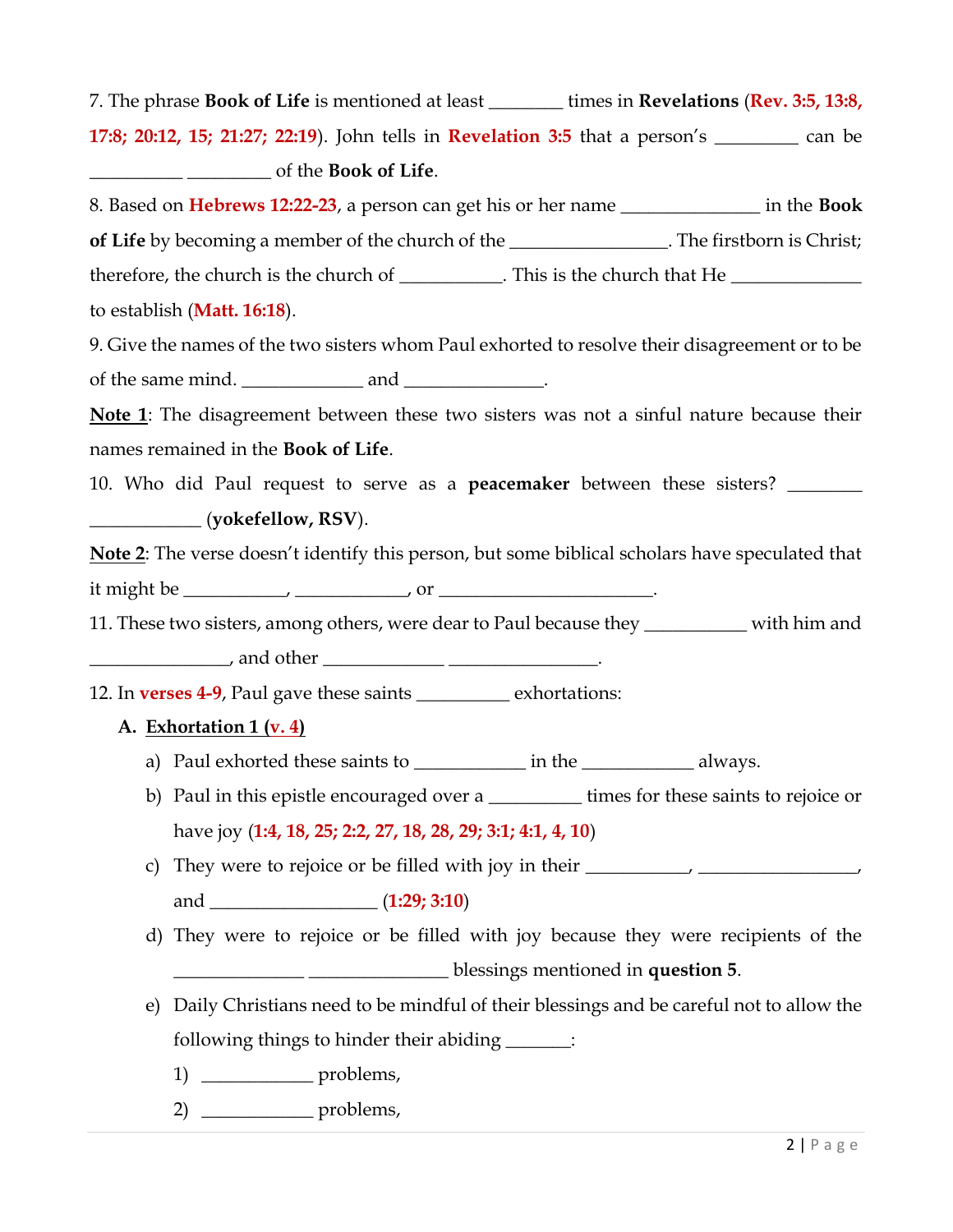|               | ______________________ struggles,<br>3)                                                                                                                                                                                                                                                                                                                                                                                    |
|---------------|----------------------------------------------------------------------------------------------------------------------------------------------------------------------------------------------------------------------------------------------------------------------------------------------------------------------------------------------------------------------------------------------------------------------------|
|               | $\frac{1}{\sqrt{1-\frac{1}{2}}\sqrt{1-\frac{1}{2}}\sqrt{1-\frac{1}{2}}\sqrt{1-\frac{1}{2}}\sqrt{1-\frac{1}{2}}\sqrt{1-\frac{1}{2}}\sqrt{1-\frac{1}{2}}\sqrt{1-\frac{1}{2}}\sqrt{1-\frac{1}{2}}\sqrt{1-\frac{1}{2}}\sqrt{1-\frac{1}{2}}\sqrt{1-\frac{1}{2}}\sqrt{1-\frac{1}{2}}\sqrt{1-\frac{1}{2}}\sqrt{1-\frac{1}{2}}\sqrt{1-\frac{1}{2}}\sqrt{1-\frac{1}{2}}\sqrt{1-\frac{1}{2}}\sqrt{1-\frac{1}{2}}\sqrt{1-\frac$<br>4) |
|               | $\frac{\ }{\ }$ issues,<br>5)                                                                                                                                                                                                                                                                                                                                                                                              |
|               | issues, and<br>6)                                                                                                                                                                                                                                                                                                                                                                                                          |
|               | problems.<br>7)                                                                                                                                                                                                                                                                                                                                                                                                            |
| f             | declares in 1 Peter 1:8 for<br>Peter<br>Christians to<br>rejoice with joy                                                                                                                                                                                                                                                                                                                                                  |
|               | <u> 1989 - Johann Stone, amerikansk politiker (</u><br>B. Exhortation 2 (v. 5)                                                                                                                                                                                                                                                                                                                                             |
|               | a) Paul said for these saints to let their _______________ be observed by all people.                                                                                                                                                                                                                                                                                                                                      |
|               |                                                                                                                                                                                                                                                                                                                                                                                                                            |
|               |                                                                                                                                                                                                                                                                                                                                                                                                                            |
| C)            | Paul's exhortation is for Christians to allow their _______________ regardless of how                                                                                                                                                                                                                                                                                                                                      |
|               |                                                                                                                                                                                                                                                                                                                                                                                                                            |
|               | <u> 1989 - Johann Stein, Amerikaansk politiker (</u> * 1920)                                                                                                                                                                                                                                                                                                                                                               |
|               | d) Paul gave this exhortation because the $\_\_\_\_\_$ is at $\_\_\_\_\_\_$ .                                                                                                                                                                                                                                                                                                                                              |
|               | e) The possible meaning of the statement "the Lord is at hand" is Christians should                                                                                                                                                                                                                                                                                                                                        |
|               | display a Christian disposition all the time because the Lord is _____________, or                                                                                                                                                                                                                                                                                                                                         |
|               |                                                                                                                                                                                                                                                                                                                                                                                                                            |
|               | C. Exhortation $3(v.6)$                                                                                                                                                                                                                                                                                                                                                                                                    |
|               | a) Paul exhorted for these saints not to be ___________ about _________________.                                                                                                                                                                                                                                                                                                                                           |
|               | b) We are not to worry about the things mentioned in <b>Exhortation 1</b> that are trying to                                                                                                                                                                                                                                                                                                                               |
|               | hinder our abiding _________.                                                                                                                                                                                                                                                                                                                                                                                              |
| $\mathcal{C}$ | We need to remember the words of Jesus in Matthew 6:25-34; the Lord says don't                                                                                                                                                                                                                                                                                                                                             |
|               | worry because:                                                                                                                                                                                                                                                                                                                                                                                                             |
|               | 1) He will $\frac{1}{\sqrt{1-\frac{1}{\sqrt{1-\frac{1}{\sqrt{1-\frac{1}{\sqrt{1-\frac{1}{\sqrt{1-\frac{1}{\sqrt{1-\frac{1}{\sqrt{1-\frac{1}{\sqrt{1-\frac{1}{\sqrt{1-\frac{1}{\sqrt{1-\frac{1}{\sqrt{1-\frac{1}{\sqrt{1-\frac{1}{\sqrt{1-\frac{1}{\sqrt{1-\frac{1}{\sqrt{1-\frac{1}{\sqrt{1-\frac{1}{\sqrt{1-\frac{1}{\sqrt{1-\frac{1}{\sqrt{1-\frac{1}{\sqrt{1-\frac{1}{\sqrt{1-\frac{1}{\sqrt{1-\frac{1}{\sqrt{1-\frac$  |
|               | 2) it will not ______________ our physical _____________ (v. 27),                                                                                                                                                                                                                                                                                                                                                          |
|               | 3) He takes care of the _____________ of the __________, and we are more important (vv.                                                                                                                                                                                                                                                                                                                                    |
|               | $(28-29)$ , and                                                                                                                                                                                                                                                                                                                                                                                                            |
|               | 4) the Lord $\frac{1}{\sqrt{1-\frac{1}{\sqrt{1-\frac{1}{\sqrt{1-\frac{1}{\sqrt{1-\frac{1}{\sqrt{1-\frac{1}{\sqrt{1-\frac{1}{\sqrt{1-\frac{1}{\sqrt{1-\frac{1}{\sqrt{1-\frac{1}{\sqrt{1-\frac{1}{\sqrt{1-\frac{1}{\sqrt{1-\frac{1}{\sqrt{1-\frac{1}{\sqrt{1-\frac{1}{\sqrt{1-\frac{1}{\sqrt{1-\frac{1}{\sqrt{1-\frac{1}{\sqrt{1-\frac{1}{\sqrt{1-\frac{1}{\sqrt{1-\frac{1}{\sqrt{1-\frac{1}{\sqrt{1-\frac{1}{\sqrt{1-\$     |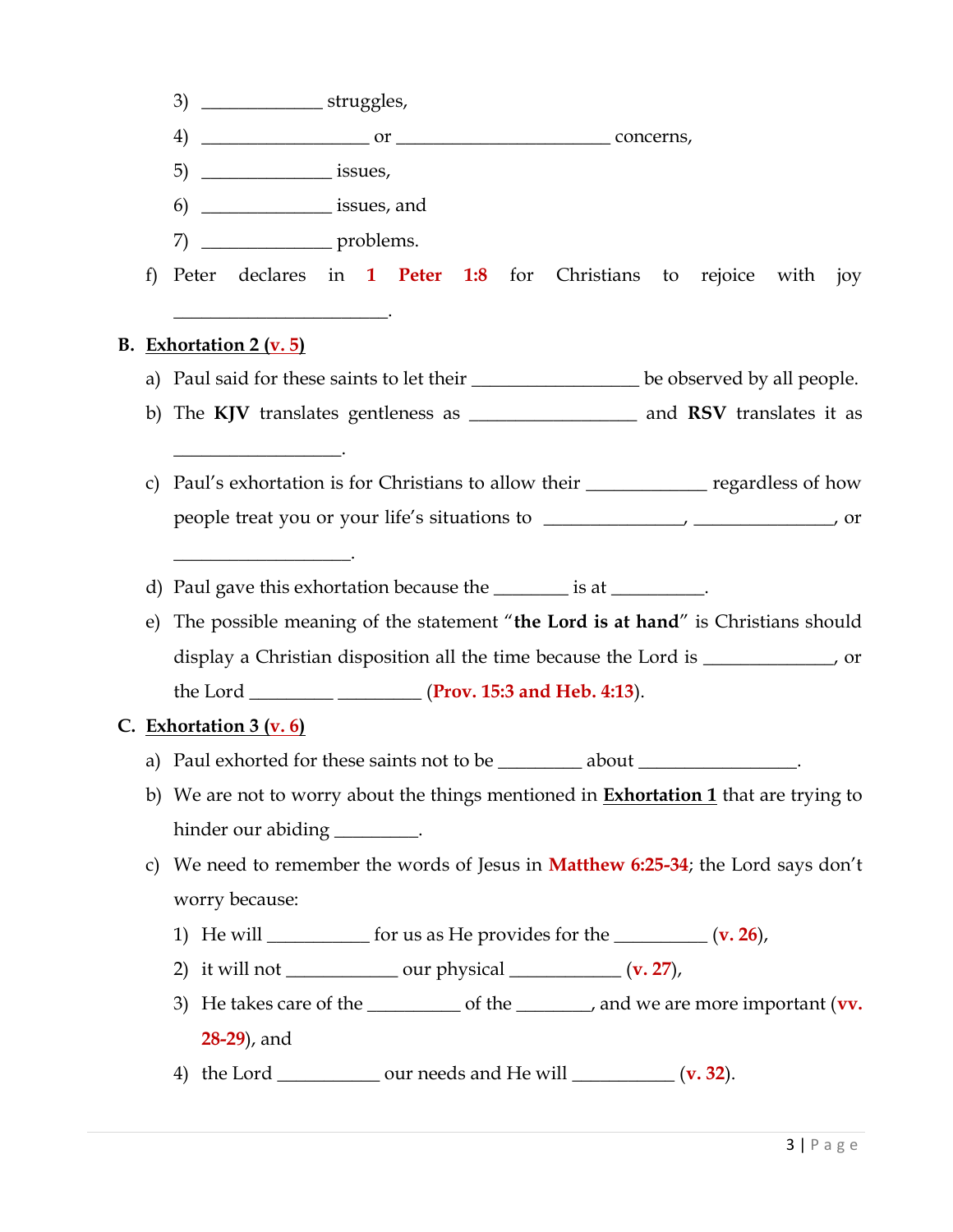|    |               | d) In times of stress, troubles, problems or whatever, Christians are to engage in           |
|----|---------------|----------------------------------------------------------------------------------------------|
|    |               | $\frac{1}{2}$ and $\frac{1}{2}$ with $\frac{1}{2}$ .                                         |
|    | e)            | Supplication implies ____________ the Lord in detail of your situation or need.              |
|    | f             | In v. 7, Paul states the result of a life of praying in times of troubles:                   |
|    |               |                                                                                              |
|    |               | (thoughts), that is, God will give you confidence to face life's                             |
|    |               | situations $(1$ Jo. 5:14).                                                                   |
|    |               | D. Exhortation 4 (v. 8)                                                                      |
|    |               | a) In verse 8, Paul encouraged these saints to engage in _________________.                  |
|    |               | b) Meditation is taking the time for ________________, or long-term                          |
|    |               | <u> 1990 - Johann Barbara, martin e</u>                                                      |
|    | $\mathcal{C}$ | Meditation is encouraged in the following examples:                                          |
|    |               | 1) Moses encouraged _________ to meditate (Jos. 1:8),                                        |
|    |               | 2) David says the _____________ man meditates (Psa. 1:1-2), and                              |
|    |               | 3) Paul charged ___________ to meditate (1 Tim. 4:15).                                       |
|    |               | d) Paul exhorted the saints to mediate (fix their minds) on the follow $\_\_\_\_\_$ virtues, |
|    |               | that is, think on things that are:                                                           |
|    |               |                                                                                              |
|    |               |                                                                                              |
|    |               |                                                                                              |
|    |               | 4)<br>$\overline{\phantom{a}}$                                                               |
|    |               | $\frac{1}{\sqrt{1-\frac{1}{2}}}\$ and<br>5)                                                  |
|    |               | 6)                                                                                           |
| Е. |               | Exhortation $5 (v. 9)$                                                                       |
|    |               | a) Paul's final exhortation was for these saints to model or imitate the things that they    |
|    |               |                                                                                              |
|    | b)            | Earlier Paul had challenged them to follow (mimic) his _______________ (3:17).               |
|    | C)            | Paul describes God as the <u>equal</u> of <u>equal</u> .                                     |
|    |               | d) Paul frequently called God by the name _________ of ________ (Rom. 15:33; 16:20; 1        |
|    |               | Thess. 5:22 and Heb. 13:20).                                                                 |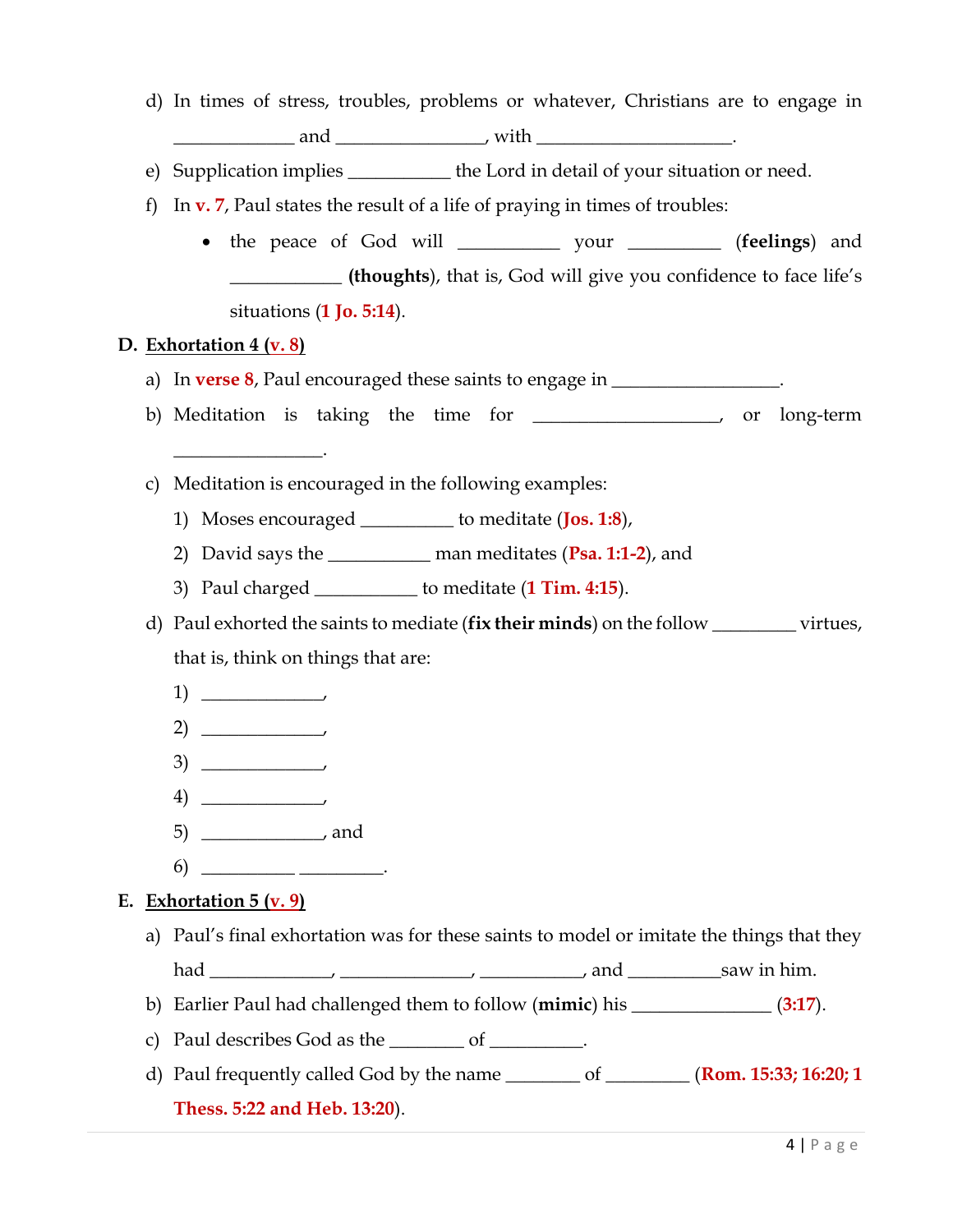13. After Paul gave these 5 exhortations, he expressed his \_\_\_\_\_\_\_\_\_\_\_\_\_\_\_\_\_\_ to these saints for their  $\underline{\hspace{1cm}}$   $(\mathbf{v. 17})$  - the  $\underline{\hspace{1cm}}$  of financial support! 14. These saints had wanted to assist Paul earlier but \_\_\_\_\_\_\_\_\_\_\_\_\_ \_\_\_\_\_\_\_\_\_\_\_\_\_\_\_\_\_\_\_ or had no way of showing it  $(v, 10)$ . 15. Paul had learned in want, need, trials, and afflictions to be \_\_\_\_\_\_\_\_\_\_\_\_\_; his contentment came from \_\_\_\_\_\_\_\_\_\_\_\_\_\_\_\_\_\_\_\_\_that God will \_\_\_\_\_\_\_\_\_\_\_\_\_\_\_\_his needs (4:19). 16. Remember earlier, Paul had exhorted these saints to be anxious or worry about nothing but to  $\qquad \qquad \text{God of their} \qquad \qquad (4:6).$ 17. Christians are to be \_\_\_\_\_\_\_\_\_\_; contentment comes from learning to \_\_\_\_\_\_\_\_\_\_\_\_ in God; Solomon declares for all to "\_\_\_\_\_\_\_\_\_\_\_\_\_ in the Lord with all your \_\_\_\_\_\_\_\_\_\_\_ and  $\blacksquare$  not on your own  $\blacksquare$  (Prov. 3:5). 18. Paul informs us in v. 12 that he had learned to live with contentment when he had \_\_\_\_\_\_\_\_\_ and when he had \_\_\_\_\_\_\_\_\_\_\_\_. 19. According to v. 13, the key to Paul not worrying or not being consumed with anxiety in life is that he could \_\_\_\_\_\_\_\_\_\_\_\_\_ on the Lord to \_\_\_\_\_\_\_\_\_\_\_\_\_\_ him strength to face any situation in life. Paul had learned that God's \_\_\_\_\_\_\_\_\_\_\_\_\_ was \_\_\_\_\_\_\_\_\_\_\_\_\_\_\_\_\_\_ in times of his weaknesses (2 Cor. 12:7-10). 20. Paul thanked these saints for \_\_\_\_\_\_\_\_\_\_, that is, for their fellowship in helping him when he needed help or was in  $\sqrt{(v. 14)}$ . 21. When Paul preached the gospel in Thessalonica, Athens, and Corinth (Acts 18:1ff) - the church in was the only congregation that supported him (vv. 15-16). This is one of several passages which state it's \_\_\_\_\_\_\_\_\_\_\_\_\_\_\_\_\_ for those who preach the gospel to be supported by the congregation (1 Cor. 9:4-14; Gal. 6:6). 22. In verse 17, Paul states that although he needed the \_\_\_\_\_\_\_, the beauty of the Philippians was not the \_\_\_\_\_\_\_\_\_\_ itself but the beautiful \_\_\_\_\_\_\_\_\_\_\_\_\_\_\_\_\_\_ displayed by them. 23. In verses 18-19, Paul informed the saints of Philippi that he presently had all he needed because \_\_\_\_\_\_\_\_\_\_\_\_\_\_\_\_\_\_\_\_\_\_\_ had delivered their generous \_\_\_\_\_\_\_. The Philippians had the mindset of Christ stated by Paul in Acts 20:35 that "It is more \_\_\_\_\_\_\_\_\_\_\_\_ to give than  $to$   $\qquad$